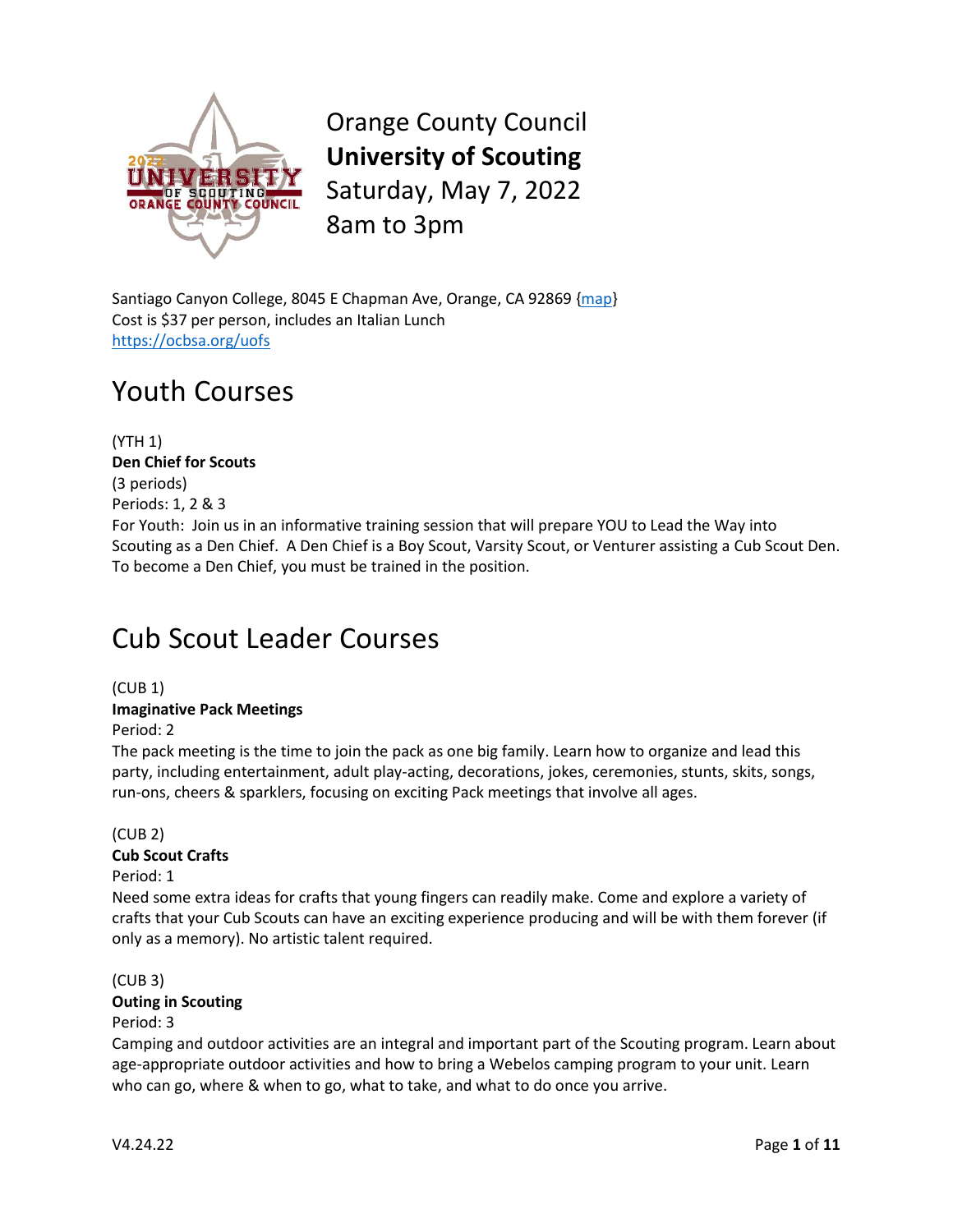#### (CUB 4) **Pack Plan for a Year**

## (2 periods)

Period: 4 & 5

Together we will help you build a 12-month plan for your pack meetings that is fun, easy to run and a repeatable resource for years to come.

## (CUB 5)

## **Pack Committee Chair and Committee Member**

(2 periods)

Period: 1 & 2

This position-specific course for Cub Scout pack committee members is intended to provide members with the basic information they need to support a pack and conduct a successful pack program. This course is conducted based on the five parts of a typical pack committee meeting and is best when delivered at one time to all members of the pack's committee and, if possible, the Cubmaster and assistant Cubmaster.

## (CUB 6)

## **Pack Recruitment**

## Period: 3

Build a recruiting program that reaches youth in your area, appeals to their desires, and shows the value for their parents. Build your toolbelt of resources to help your unit standout!

## (CUB 7)

## **Arrow-of-Light Transition**

## Period: 4

Transitioning from Cub Scouts to Scouts BSA is a major step that needs careful investigation. Learn how to make this transition successful through Arrow-of-Light transition fairs, Den Chiefs, Scout Troop invitations, Cub Scout Day Camps, Camporalls, bridging ceremonies, and resident camps. Learn the Troop and the Pack responsibilities.

## (CUB 8)

## **Blue & Gold Banquet**

## Period: 5

Blue and Gold is the pinnacle of the Cub Scouting calendar. Learn how to plan this February Cub Scout Birthday Celebration, from start to finish. Tips and ideas, decorations and sample program agendas will be discussed.

## (CUB 9)

## **Pinewood Derby**

## Period: 4

Learn the finer points of planning, running, and executing a Pinewood Derby to bring excitement to your Scouts and Scouters. Learn the tips and tricks that make for a great event for all!

## (CUB 10)

## **Rain Gutter Regatta**

## Period: 5

Learn the finer points of planning, running, and executing a Rain gutter Regatta to bring excitement to your Scouts and Scouters. Learn the tips and tricks that make for a great event for all!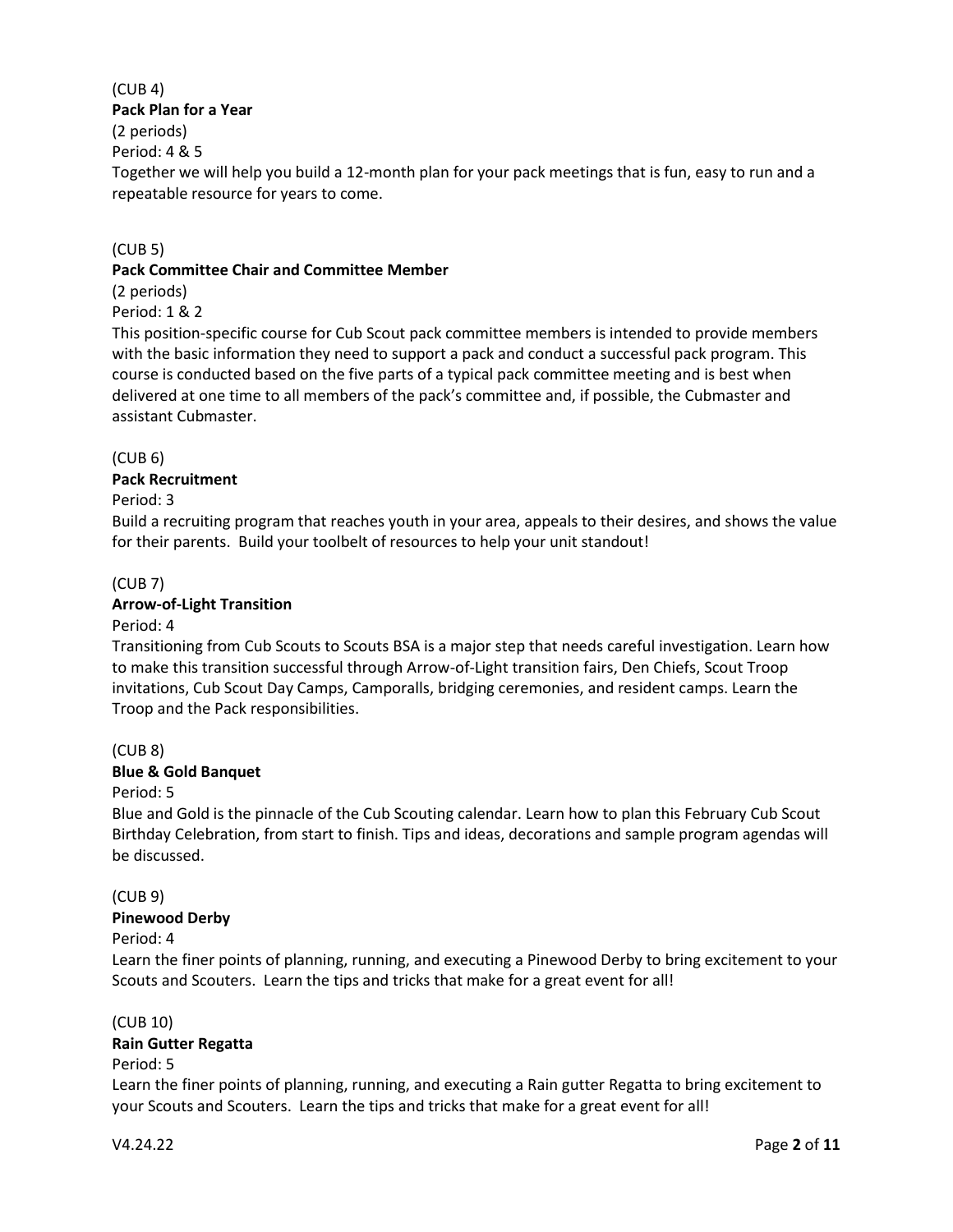## Scouts BSA Leader Courses

## (BSA 1)

## **First Year Backpacking**

### Period: 1

Do you want to get out on the trail but don't know where to begin? Come to learn about how to plan and approach a hike with first year Scouts and how to set the plate for a love of hiking that can influence a Scouting career.

## (BSA 2)

## **Tailgate Camping – Novice to Expert**

## Period: 2

Learn about the activities and equipment needed for the camper graduating from backyard to wilderness. Checkout beaches, mountains, deserts, and forests, and learn the proper safety procedures, equipment, and permits needed. Discover new and exciting activities for your campout and where to go.

## (BSA 3)

## **The Trail from Life to Eagle**

## Period: 4

Scout from Life to Eagle can be the most challenging and rewarding. A Scout must know how to prioritize his plan, what the pitfalls may be, and how to stay focused on the ultimate prize. The session will help adult leaders understand the key concepts to ensure their Scout travels a successful path.

## (BSA 4)

## **Eagle Scout Projects**

## Period: 5

What is an Eagle Project? More importantly, what is NOT an Eagle project? This session will confirm truths and dispel myths. We will discuss how to advise a Scout in picking a project, delve into the three sections of the Eagle Scout Service Project Workbook, and discuss timing the project with other requirements for attaining the rank of Eagle.

## (BSA 5)

## **Troop Committee Chair and Committee Member**

## (2 periods)

Period: 1 & 2

This position-specific course for Troop committee members is intended to provide members with the basic information they need to support a Troop and conduct a successful Troop program. This course is conducted based on the five parts of a typical Troop committee meeting and is best when delivered at one time to all members of the Troop's committee and, if possible, the Scoutmaster and ASM

## (BSA 6)

## **Citizenship in Society Merit Badge Counselor**

## Period: 5

What you need to know, to be an effective counselor for the Citizenship in Society Eagle Required (July 1, 2022) Merit Badge. Completing this course, along with attending and completing **GEN 11 "Diversity, Equity and Inclusion in Scouting"** will provide the necessary training to be a Citizenship in Society Merit Badge Counselor. A certificate of completion will be provided following completion of both courses.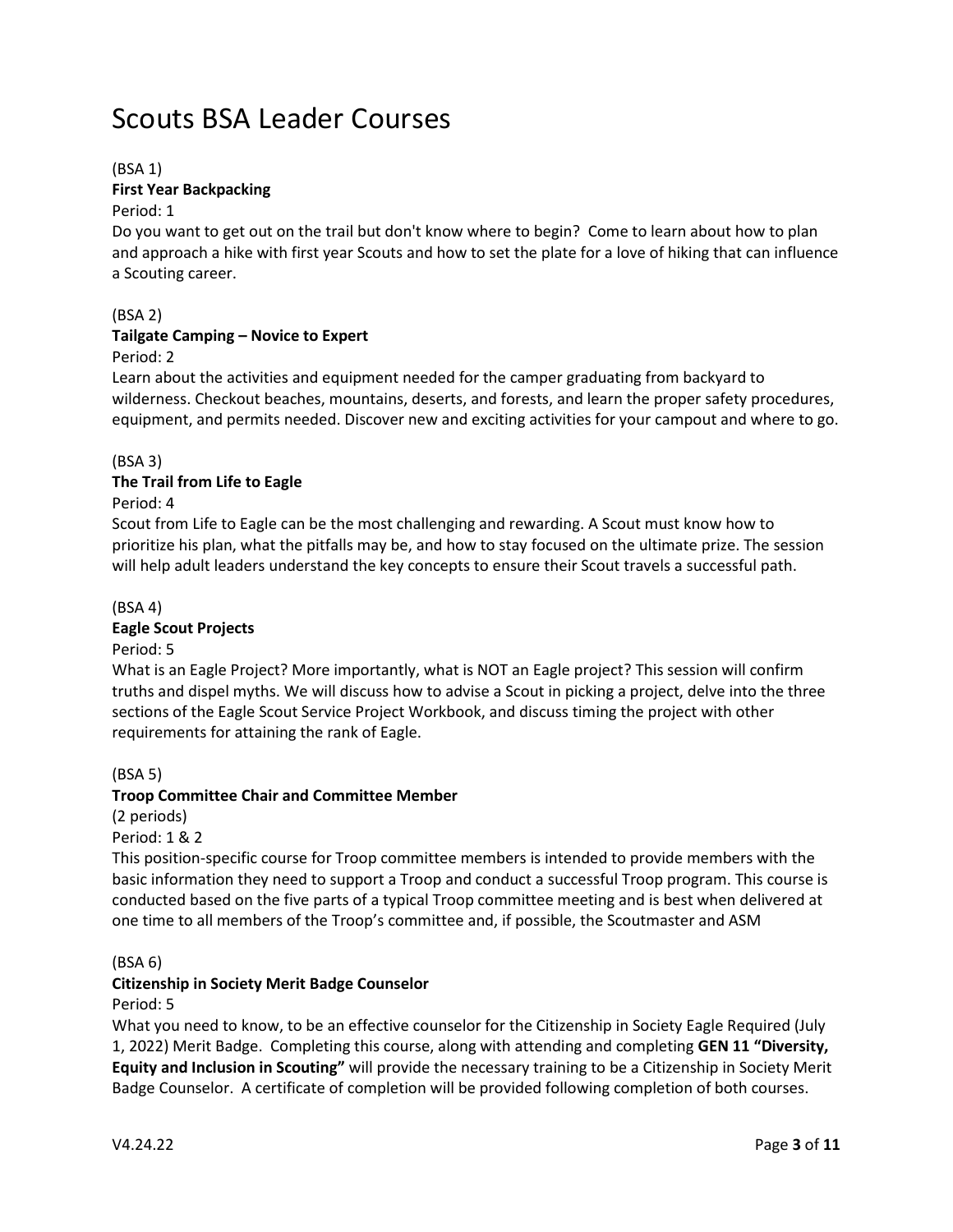## (BSA 7) **Merit Badge Counselor**

Period: 1

Want to be a Merit Badge Counselor? Attend this course to ensure you know all the requirements to be successful in delivering merit badge instruction to scouts in a manner consistent with program objectives

## (BSA 8)

## **Troop Recruitment**

### Period: 3

Build a recruiting program that reaches youth in your area, appeals to their desires, and shows the value for their parents. Build your toolbelt of resources to help your unit standout!

## (BSA 9)

## **How to do a board of review**

Period: 4

The purpose of a Board of Review is to determine the quality of the Scout's experience and decide whether the requirements for the rank have been fulfilled. If so, the board not only approves the Scout's advancement but also provides encouragement to continue the quest for the next rank. Come learn the finer points of conducting a review and how to make it a positive experience for both your youth and adult participants.

## (BSA 10)

## **How to conduct a Scoutmaster Conference**

Period: 2

The Scoutmaster conference allows the Scoutmaster to review a Scout's growth in his understanding of Scouting's ideals, how the Scout applies these ideals in his daily life and in the troop. Come learn the finer points of conducting a Scoutmaster Conference to ensure it's a positive and enabling event for your Scouts.

## (BSA 11)

## **How to pick, plan and train for a Philmont Hike**

Period: 4

A Philmont 7 or 12-day adventure can be the crown jewel in any Scout's experience. Come learn how to prepare for a hike, how to pick your adventure and what to look out for as you prepare to spend time in Scouting Paradise.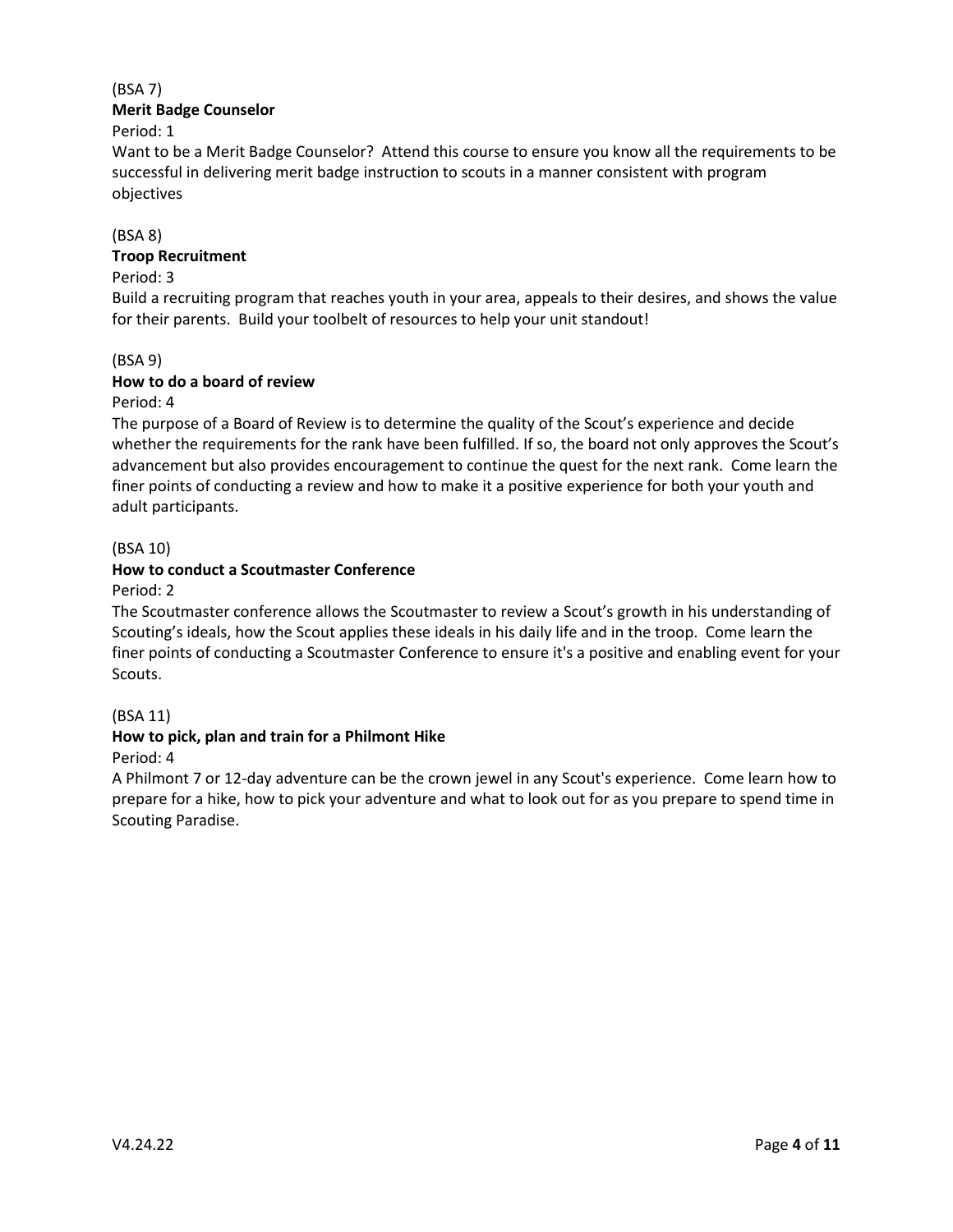# District Leader Courses

(DIST 1) **District Member at Large Training** (2 periods) Period: 4 & 5 District Members are required to be trained. Learn about District operations, your responsibilities as a District Member and how your role supports the Units in your district and the Orange County Council

## Board Member Courses

(CNCL 1) **Board Member Training** (2 periods) Period: 1 & 2 Board Members are required to be trained. Learn about your role and responsibility, and how your efforts support and grow the Units and Districts we serve.

(CNCL 2)

## **Open Session w Council Key 3**

Period: 3

Orange County Council's current President and Scout Executive, Council Chairman, and Council Commissioner will discuss the future of the Council and the Boy Scouts of America and answer all questions.

## General Leader Courses for all Levels

(GEN 1)

#### **How to Market your unit or use social media for meetings**

Period: 1

Learn the tips and tricks of marketing your unit in 2022, whether that's with Facebook, Instagram, Tik Tok or other popular tools. What's appropriate, what catches the eye of youth and parents and what is within Brand Guidelines for the Boy Scouts of America.

(GEN 2)

## **How to Market your unit or use social media for meetings**

Period: 5

Learn the tips and tricks of marketing your unit in 2022, whether that's with Facebook, Instagram, Tik Tok or other popular tools. What's appropriate, what catches the eye of youth and parents and what is within Brand Guidelines for the Boy Scouts of America.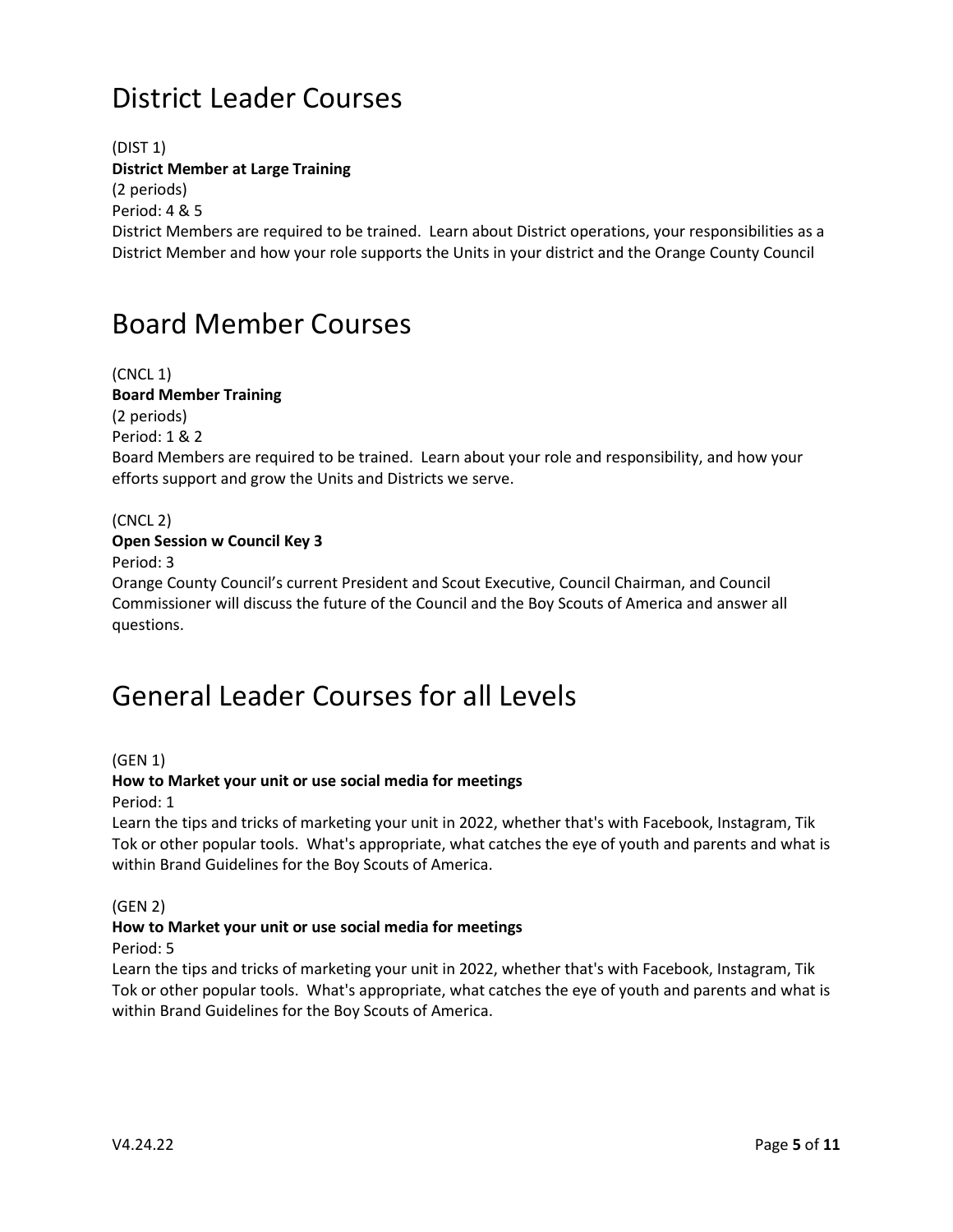## (GEN 3)

## **my.scouting.org for unit leaders**

Period: 1

Learn how to navigate my.scouting.org to find the resources, training, and reports your unit needs to be successful!

## (GEN 5)

## **SCOUTBOOK Overview and Hacks**

## Period: 2

Learn the finer points of navigating SCOUTBOOK to help you operate your unit, find the resources, and reports you need to be successful!

## (GEN 7)

## **Philmont Training Center & High Adventure Base**

Period: 4

High in the northeastern New Mexico mountains, there is a beautiful and wondrous place called Philmont. Learn about the Philmont Training Center, the opportunities you have to grow your skills and the skills of leaders in your unit. Find out what it means to be a Philmont Ambassador at the premier High Adventure Base.

(GEN 8)

## **Delivering a STEM/NOVA Program**

Period: 4

Interested in delivering the BSA STEM/Nova Awards, but don't know where to start? This course will provide some tried and tested means and methods for delivering Nova Awards to Scouts in groups ranging from small to large, and from in person to virtual. This course is based on the highly successful El Camino Real District Virtual Nova Award Program which during the last 2 years has served over 300 Scouts across the nation. For an introduction to the STEM/NOVA Awards and how to become a Nova Counselor and/or Supernova Mentor, see the morning course STEM/NOVA Awards.

## (GEN 9)

## **STEM/Nova & Supernova Awards in Scouting**

Period: 3

Learn about the BSA initiative in mathematics, science, engineering, and technology (STEM), The Nova & Supernova awards for all levels of Scouting will be described along with information on how Cubs/Scouts/Venture can earn them. Participants will learn how to become Nova Counselors and Supernova Mentors. Discover how your unit can facilitate earning these rare and exciting awards. To see examples of very successful Nova Award programs, see the afternoon course Delivering a STEM/NOVA Award Program.

## (GEN 10)

## **Put the Outing in Scouting**

#### Period: 5

This class will go over various activities that can be done on outing trips such as hiking, camping and backpacking. Leave- No-Trace, low impact, and fun activities will all be covered!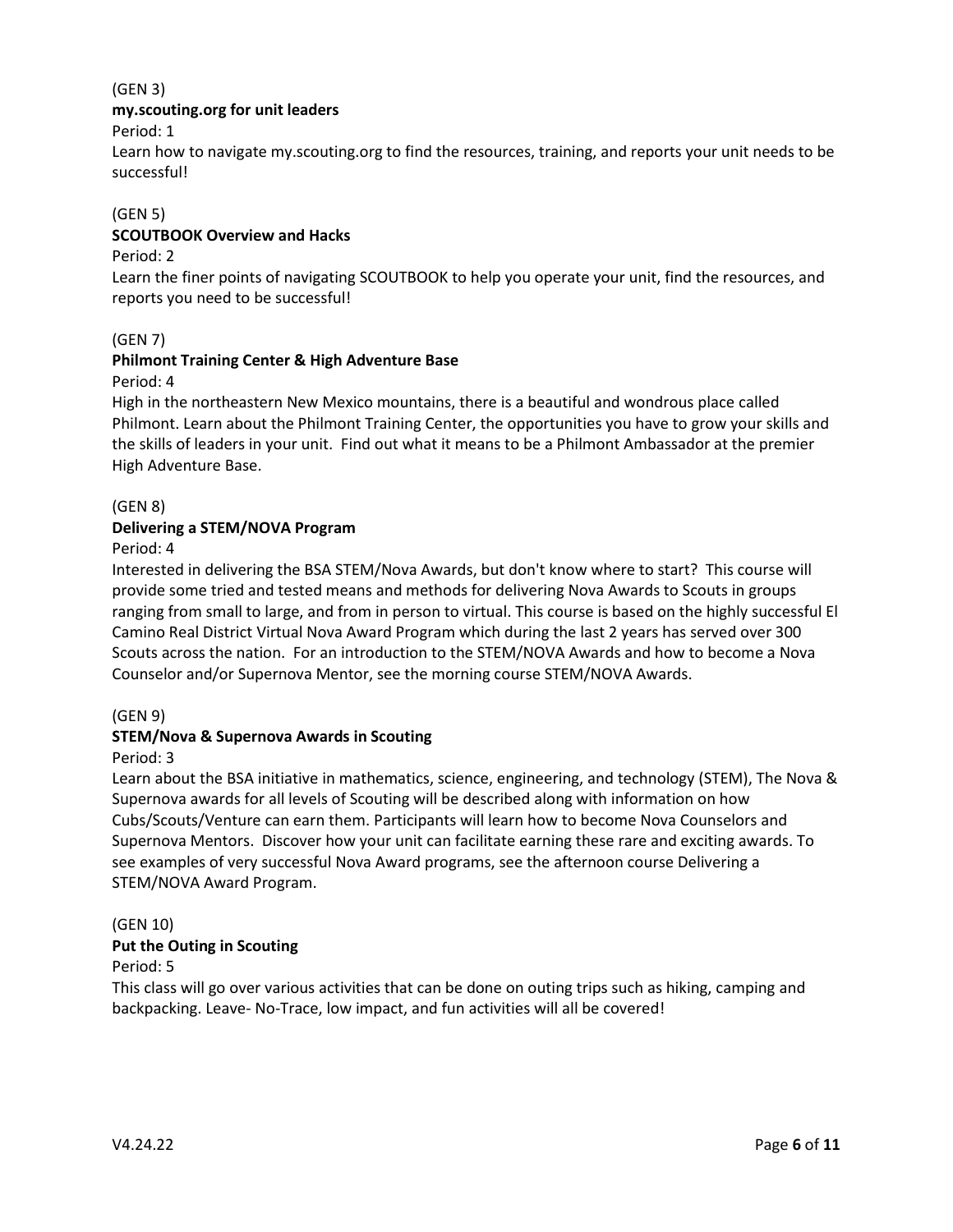## (GEN 11)

#### **Diversity, Equity and Inclusion in Scouting**

Period: 4

Diversity, equity, and inclusion work only if everyone is invited to participate and feels accepted for their uniqueness. Participate in the training and engage in a worthwhile discussion of how we model our goal. Completing this course, along with attending and completing **BSA 6 "Citizenship in Society Merit Badge Counselor"** will provided the necessary training to be a Citizenship in Society Merit Badge Counselor. A certificate of completion will be provided following completion of both courses.

#### (GEN 12)

#### **Religious Awards**

#### Period: 2

Learn about Religious Emblems and how they support a Scout's Duty to God. All religious denominations have programs available for Cubs through Adults. An overview will be presented plus where specific information can be obtained and how your Scout can earn the emblem of his faith.

#### (GEN 13)

## **Understand ADD/ADHD & Special Needs Scouting**

Period: 4

Do you work with ADD/ADHD, physically disabled, or mentally challenged youth? Learn new stimulating methods, program ideas, and trails of advancement to inspire your youth.

#### (GEN 14)

## **Risk Management (Safety & Health)**

Period: 3

This class will show you and your unit how to avoid risk and keep your youth and staff safe while Scouting! Everything from hazardous weather, water hazards, and hazards on the trail to general safety

#### (GEN 15)

## **Outdoor Ethics formerly Leave No Trace**

#### Period: 3

This course introduces the Leave No Trace ethics and skills needed by Youth and Adults at all program levels to understand the basic principles and how to apply them in the outdoors. It also reviews the Scouts BSA 2nd Class and 1st Class requirements and the Venturing Outdoor Bronze and Ranger Award requirements.

#### (GEN 16)

#### **Unit Fundraising and Budgeting**

Period: 3

Friends of Scouting is the vital lifeblood financial resource to sustain the scouting program and how to support your unit through fundraising. Come and learn how the process works and how you can become a part to make it successful for your unit and district.

#### (GEN 17)

#### **Charter Organization Representative**

(2 periods)

Period: 1 & 2

This class covers the responsibility of the Charter Organization Representative and their role as liaison between the organization leaders that sponsor a Cub Pack, Scout Troop or Venturing Crew and the Scout leaders of each unit.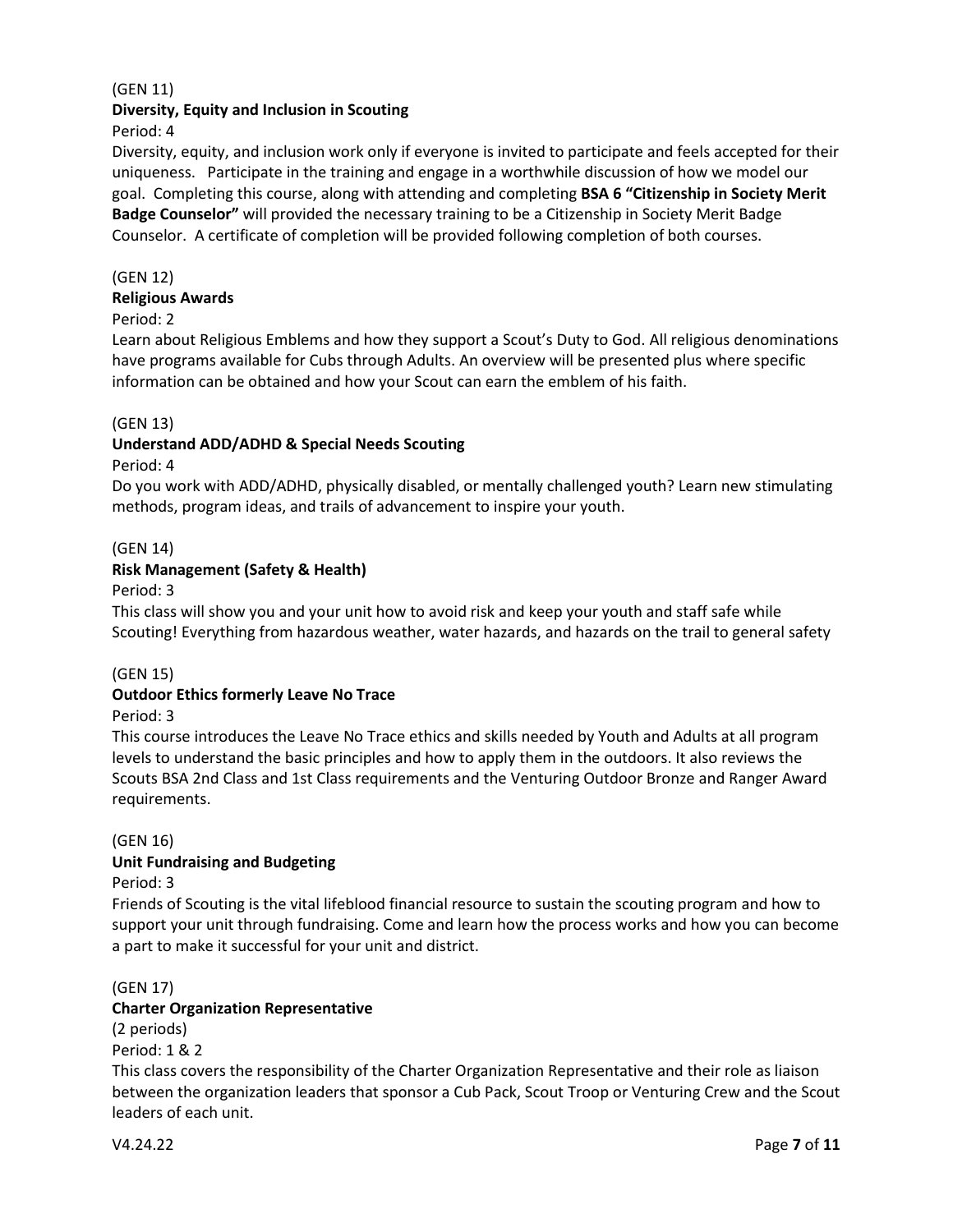## (GEN 18)

## **Volunteering in your Community**

Period: 5

Want to get out an provide community service, but don't know where to start? Maybe you're looking for something different. Learn about how to find opportunities in your community and show the positive influence of Scouting.

### (GEN 19)

#### **What is Sea Scouts?**

### Period: 4

Come learn what Sea Scouts are about. An exciting program for youth ages 14-21. For over 100 years Sea Scouting has promoted better citizenship and improved members' boating skills through instruction and practice in water safety, boating skills, outdoor, social, service experiences, and knowledge of our maritime heritage.

#### (GEN 20)

## **What is Venturing?**

#### Period: 5

Come learn what Venturing is about. Venturing is youth-led and youth-inspired. Venturing is youth-led and youth-inspired. You'll acquire life skills and gain experiences that will prove to be valuable regardless of where your future takes you, all while having a blast: leadership, event-planning, organization, communication, responsibility — the list goes on!

## (GEN 21)

## **Youth Protection Training (2 periods)**

#### Period: 2 & 3

An updated youth protection training is available for staff, leaders, and parents. The training encompasses Venturing and Exploring Youth Protection. This course must be taken every 2 years to maintain registration.

## (GEN 22)

#### **Earn your Alumni Award Knot!**

Advancement in Scouting Is not limited to youth. Scouters also have many opportunities to learn and grow. Many of these accomplishments are evidenced by square knots worn on your field uniform. One of the most uncommon and easiest to earn Scouter awards is the BSA Alumni Award. Come see how you can help your unit, district, and council as you earn this award.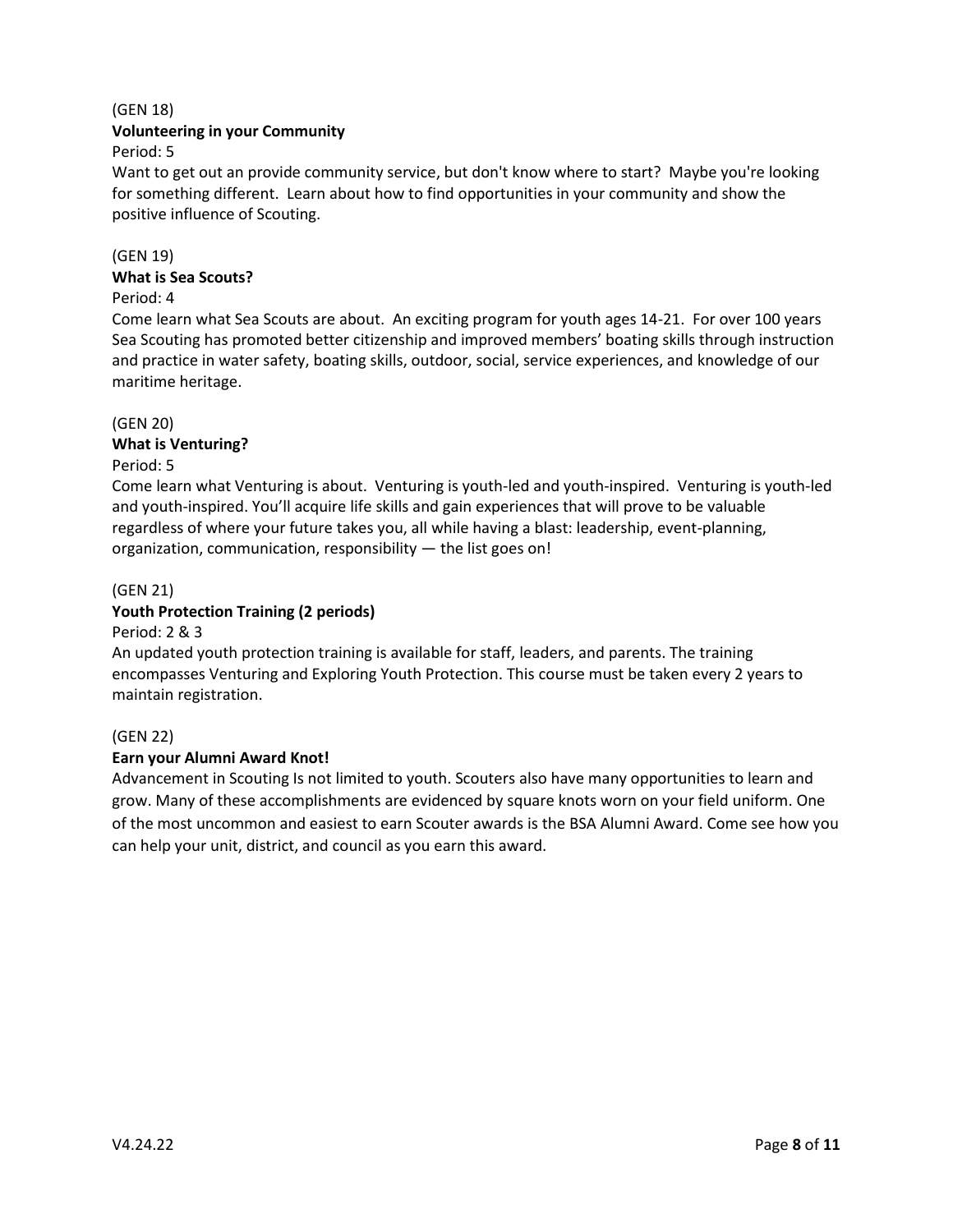# High Adventure "HAT" Courses

## (HAT 1)

## **Introduction to HAT**

## Period: 1

What is the OCC High Adventure Team? What do they do? What courses do they offer? What are those High Adventure Awards they sponsor? What do Scouts do with them once they have earned them? Come and find out. OCCHAT.org

## (HAT 2)

## **Death Valley High Adventure Cycling**

## Period: 1

This course will teach adult leaders how to put some exciting High Adventure into earning the Cycling Merit Badge with the final 50-Miler completed in Death Valley National Park. Check out the Death Valley Cycling 50 Miler Award at OCCHAT.org

## (HAT 3)

### **High Adventure: Planning A Long-Term Sierra Trek** Period: 2

Want to take the next step up from weekend backpacking in the local mountains and deserts to where John Muir called the "Range of Light"? AKA the mighty Sierra Nevada. Multi -day treks in the Sierras, including the John Muir Trail and Mt. Whitney, can be the peak of the Scouting experience…come and learn how. A plethora of cool High Adventure Awards for these treks are available for Scouts and Venturers to earn…see the awards at OCCHAT.org

## $(HAT 4)$

## **High Adventure Electronic Technology on Trail**

## Period: 3

This course expands on traditional map and compass training, and will include an introduction to GPS, GPS cell phone applications and other add on software, GPS trackers including 2-way satellite text messaging, satellite phones and solar chargers. If the only electronic device you were allowed to carry into the wilderness when you were a Scout was your flashlight, well, those days are long gone.

## (HAT 5)

## **Santa Catalina And Channel Islands High Adventure**

## Period: 3

The islands call Scouts and Scouters, and they are just a few hours away by boat from Southern California. This course will introduce High Adventure trekking and camping, snorkeling and SCUBA, and kayaking opportunities for Scouts and Venturers in and around the Santa Catalina and Channel Islands. Check out the Trans Catalina Trek and Channel Islands Adventurer High Adventure Awards at OCCHAT.org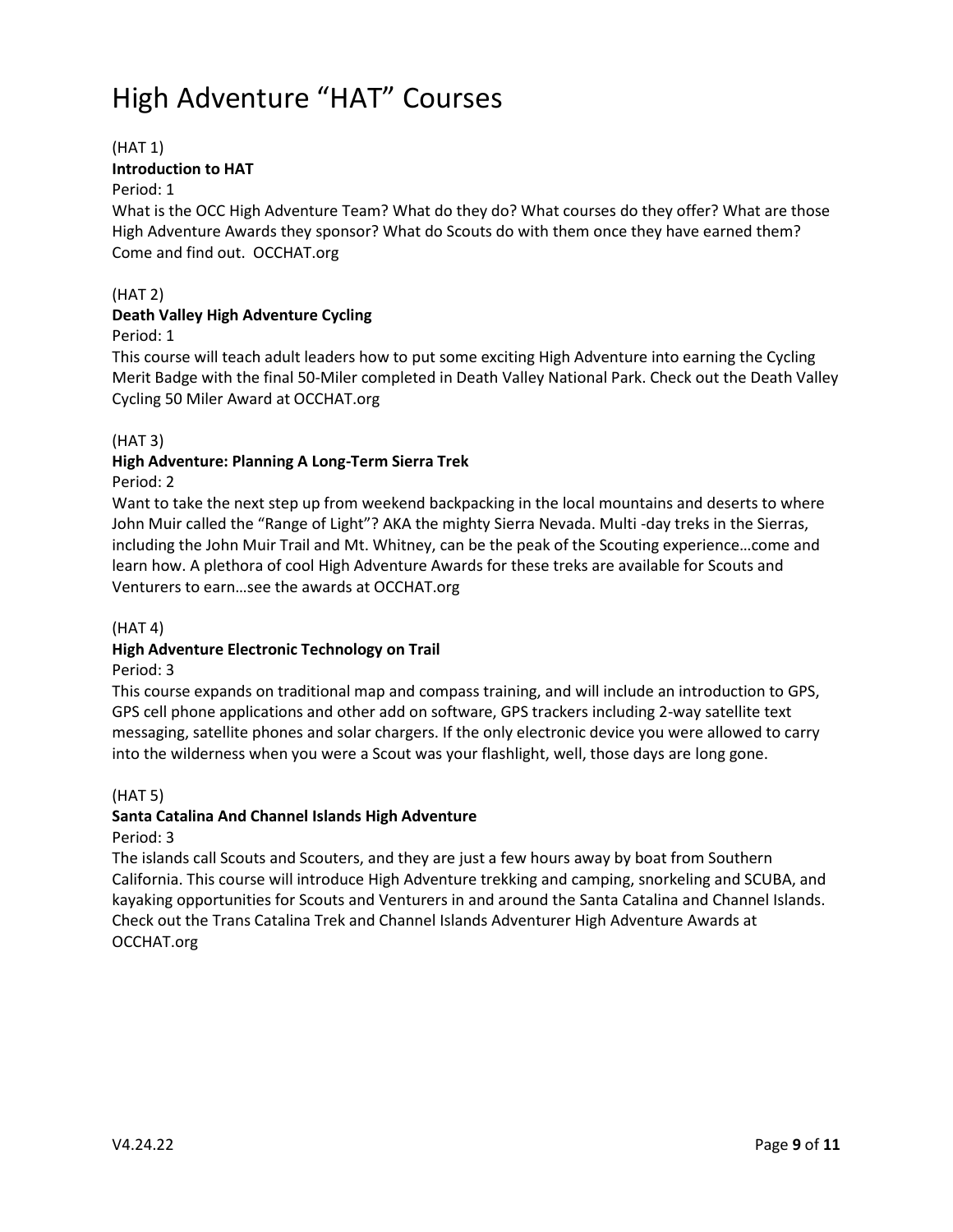# Commissioner College Courses

\*open to everyone interested

#### (BCS 101)

### **Core Concepts of Unit Service**

#### Period: 1

This course reviews and reinforces the commissioner core concepts and identifies the key skills needed for commissioner to be able to assess the units they serve.

## (BCS 116)

#### **Collaborative Assessments**

#### Period: 2

This course examines and discusses the need for collaboration in assessing unit's strengths and needs, build a Unit Service Plan and record in Commissioner Tools.

#### (MCS 304)

#### **Service to Units at Risk**

Period: 1

In this course indicators of units at risk, approaches for investigating units reported to be at risk and resolving the issues that have put the unit at risk are discussed.

#### (MCS 305)

#### **Resolving Critical Unit Issues**

Period: 2

In this course indicators of units at risk, approaches for investigating units reported to be at risk and resolving the issues that have put the unit at risk are discussed.

#### (MCS 306)

## **Mentoring Skills**

## Period: 3

The course will discuss the new mentoring model, differences of coaching and mentoring and how it applies to commissioner service

## (MCS 316)

## **The Unit Service Plan**

## Period: 3

This course is designed to provide understanding of the various components comprising a detailed unit health assessment, identify arising problems and issues, and develop a successful unit service plan based on the outcome of a thorough, collaborative, detailed unit health assessment.

## (BCS 107)

#### **Journey to Excellence**

#### Period: 4

At the end of this training a commissioner will be able to: explain the value of the unit's use of Journey to Excellence, relate the use of JTE to help the unit recognize the benefit of building their program around the Journey to Excellence criteria, and identify resources to help improve Journey to Excellence performance in the unit, and understand the consequences of failure